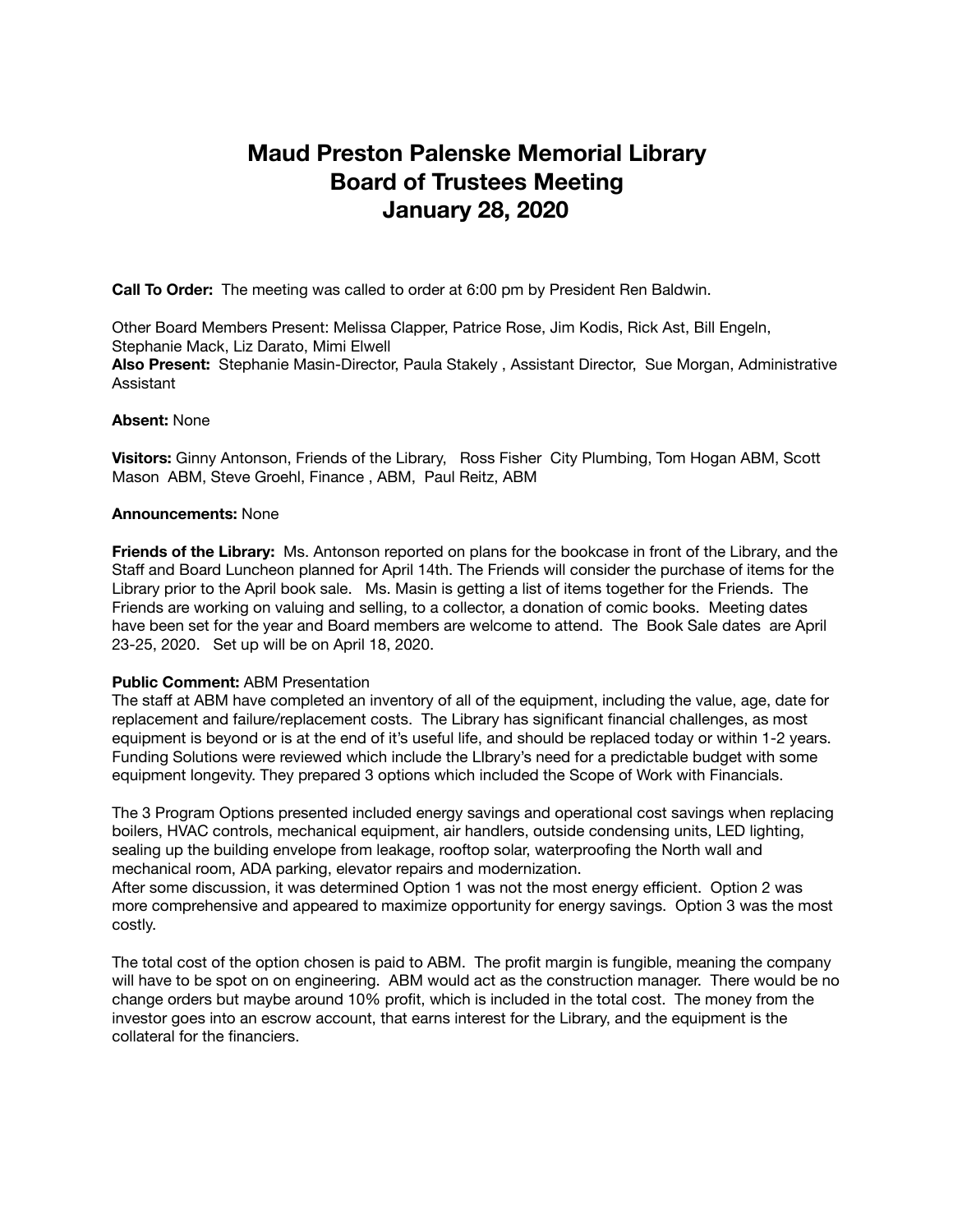Relative to the Boards cost to ABM, the amount of energy savings generated won't make all the payments. So the Board will have to budget for the shortfall. It is like a lease purchase financing and energy savings subject to annual appropriation. The Board will have the ability to say they will not appropriate money to make payments. Kind of like a revenue bond. It was moved by Mr. Kodis to pursue Option 2 contingent on funding. Supported by Mr. Ast.

Additionally, there is a Grant opportunity through ABM CARES Fund. The Library could write a grant for 30 sets of VR goggles with a charging station and interactive programs

Timeline for completion is usually a year. It takes about 8 weeks lead time to get equipment ordered. If the project was started in the spring, the cooling and maybe heating could be completed prior to Labor day.

**Approval of the Minutes:** It was moved by Mr. Kodis and supported by Mr. Ast to approve the November 26, 2019 minutes . Motion passed.

**Approval of the Bills:** Mr. Kodis reviewed the bills for November and December 2019. Mr. Kodis made a motion to pay the bills Nov 14, 2019 in the amount of \$15,021.40. Supported by Ms. Clapper. Motion passed.

**Treasurers Report:** Mr. Kodis reviewed the Revenue vs. Expenditures.

He reported November financials show that investment earnings were up again. Assets in the Endowment fund were up also. The revenues are exceeding expenditures .

Mr. Kodis reported the December financials show revenues exceeded expenditures. December Interest earnings were up again too.

Ms. Darato moved to approve the financial reports for November and December. Supported by Mr. Ast. Motion passed.

**Old Business:** Annual meeting date revision.

The Board discussed changing the Annual Meeting date, Mr, Kodis made a motion to temporarily amend the bylaws to allow holding the Annual Meeting August 11, 2020. And there will be no Board Meeting in July. Supported by Mr. Ast. Motion passed.

## **New Business:**

Miss Masin noted one CD will mature in March 2020 and she provided information on rates from current institutions.

Square terminals for credit cards have been purchased. Ms. Masin felt it would be prudent to have a Credit Crd Policy and she provided a rough draft. The Board will review the cost effectiveness of credit card use in 6 months. Motion by Ms. Clapper, supported by Mr. Ast to approve the Credit Card Policy as presented to be reviewed again in months. Motion passed.

Ms. Masin provided information on a request for furniture for the Children's Department. Mr. Kodis moved to spend up to \$7,000.00 to upgrade furniture in the Children's Department, and to make an adjustment to capital improvement in same amount, Supported by Ms. Darato. Motion passed. Ms. Masin notified the Board the Jaeger's have forwarded the final check. She reported an update on the digitizing project.

Ms. Masin thanked the Board members for their efforts this past year to put a plan in place for stabilizing the facilities problems. She also thanked the crew from ABM fo their efforts too.

**Presidents Comments:** None

**Board Comments:** None